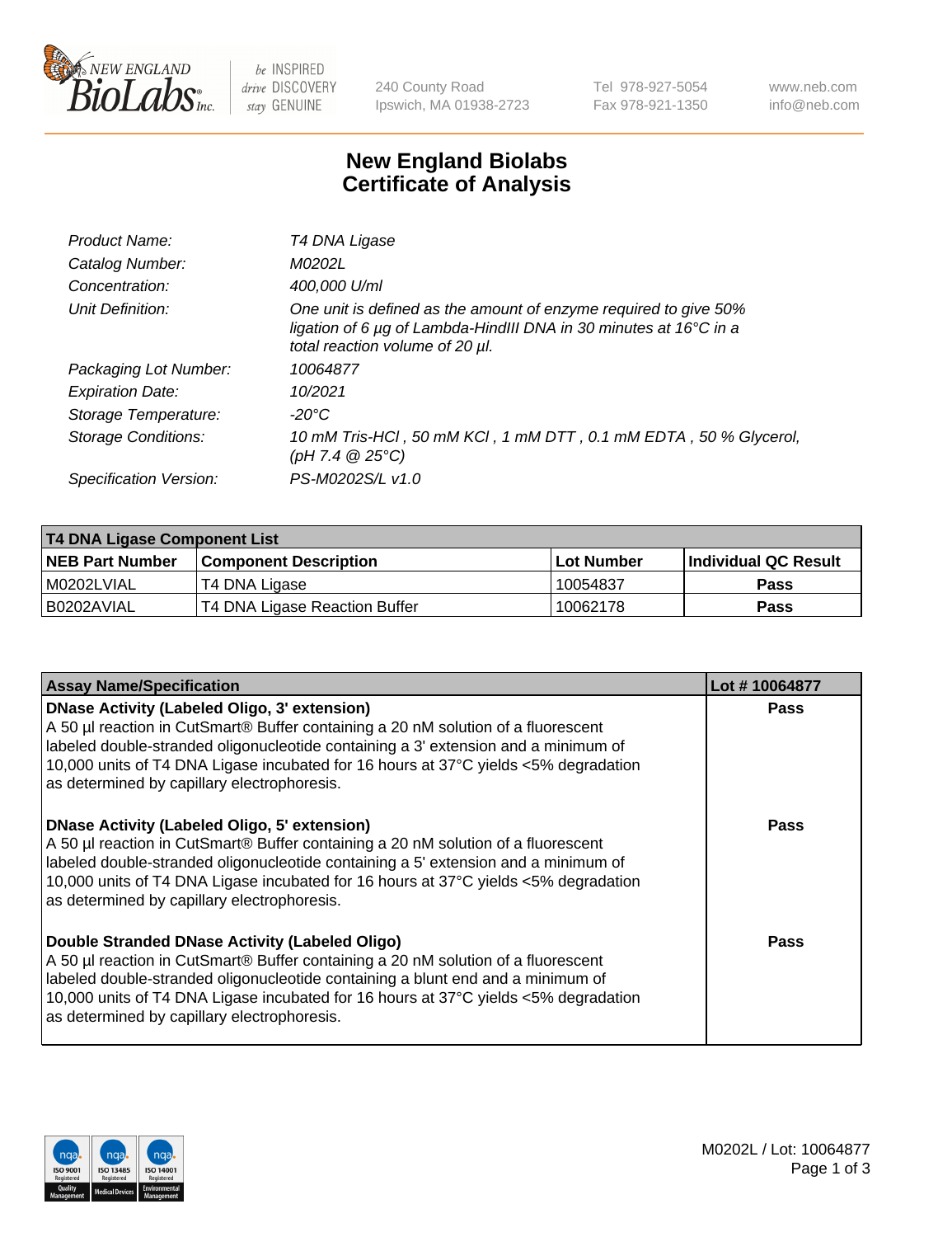

be INSPIRED drive DISCOVERY stay GENUINE

240 County Road Ipswich, MA 01938-2723 Tel 978-927-5054 Fax 978-921-1350

www.neb.com info@neb.com

| <b>Assay Name/Specification</b>                                                                                                                                                                                                                                                                                                                                                                                    | Lot #10064877 |
|--------------------------------------------------------------------------------------------------------------------------------------------------------------------------------------------------------------------------------------------------------------------------------------------------------------------------------------------------------------------------------------------------------------------|---------------|
| <b>Single Stranded DNase Activity (FAM-Labeled Oligo)</b><br>A 50 µl reaction in CutSmart® Buffer containing a 20 nM solution of a fluorescent<br>internal labeled oligonucleotide and a minimum of 10,000 units of T4 DNA Ligase<br>incubated for 16 hours at 37°C yields <5% degradation as determined by capillary<br>electrophoresis.                                                                          | <b>Pass</b>   |
| <b>Endonuclease Activity (Nicking)</b><br>A 50 µl reaction in NEBuffer 1 containing 1 µg of supercoiled PhiX174 DNA and a<br>minimum of 2000 units of T4 DNA Ligase incubated for 4 hours at 37°C results in <10%<br>conversion to the nicked form as determined by agarose gel electrophoresis.                                                                                                                   | Pass          |
| <b>Exonuclease Activity (Radioactivity Release)</b><br>A 50 µl reaction in NEBuffer 1 containing 1 µg of a mixture of single and<br>double-stranded [3H] E. coli DNA and a minimum of 2000 units of T4 DNA Ligase<br>incubated for 4 hours at 37°C releases <0.1% of the total radioactivity.                                                                                                                      | <b>Pass</b>   |
| <b>Ligation and Recutting (Terminal Integrity, Digested DNA)</b><br>A 20 µl reaction in 1X T4 DNA Ligase Reaction Buffer containing 2 µg of Lambda<br>DNA-HindIII Digest and a minimum of 4000 units of T4 DNA Ligase incubated for 16<br>hours at 37°C results in >95% ligation of the DNA fragments as determined by agarose<br>gel electrophoresis. Of these ligated fragments, >95% can be recut with HindIII. | <b>Pass</b>   |
| <b>Non-Specific DNase Activity (16 Hour)</b><br>A 50 µl reaction in NEBuffer 1 containing 1 µg of CIP-treated Lambda-HindIII DNA and<br>a minimum of 2000 units of T4 DNA Ligase incubated for 16 hours at 37°C results in a<br>DNA pattern free of detectable nuclease degradation as determined by agarose gel<br>electrophoresis.                                                                               | Pass          |
| <b>Protein Concentration (A280)</b><br>The concentration of T4 DNA Ligase is 0.4 mg/ml +/- 10% as determined by UV<br>absorption at 280 nm. Protein concentration is determined by the Pace method using<br>the extinction coefficient of 57,675 and molecular weight of 55,292 daltons for T4<br>DNA Ligase (Pace, C.N. et al. (1995) Protein Sci., 4, 2411-2423).                                                | <b>Pass</b>   |
| <b>Protein Purity Assay (SDS-PAGE)</b><br>T4 DNA Ligase is ≥ 95% pure as determined by SDS-PAGE analysis using Coomassie Blue<br>detection.                                                                                                                                                                                                                                                                        | Pass          |
| qPCR DNA Contamination (E. coli Genomic)<br>A minimum of 2000 units of T4 DNA Ligase is screened for the presence of E. coli<br>genomic DNA using SYBR® Green qPCR with primers specific for the E. coli 16S rRNA<br>locus. Results are quantified using a standard curve generated from purified E. coli<br>genomic DNA. The measured level of E. coli genomic DNA contamination is ≤ 1 E. coli                   | Pass          |